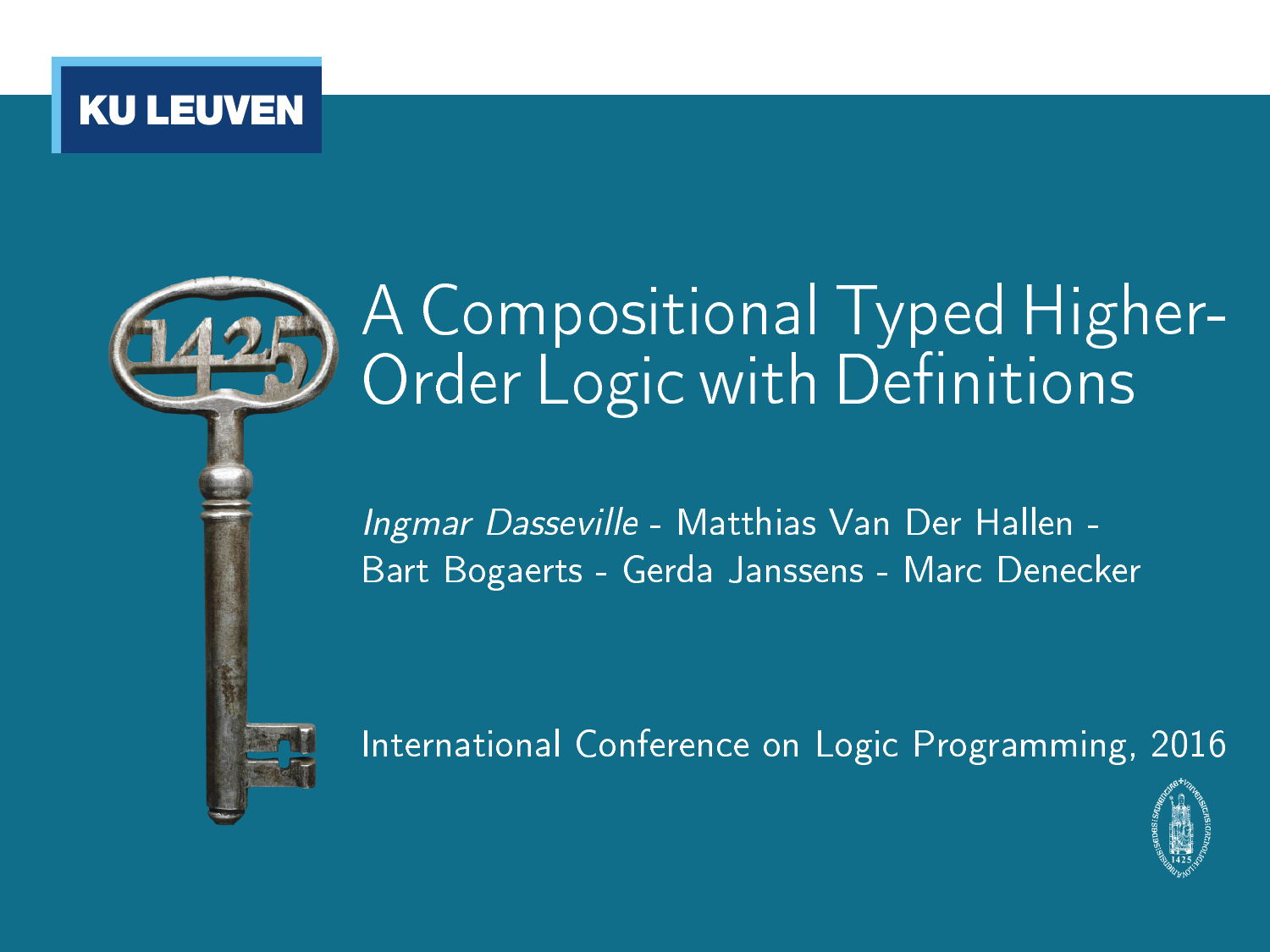### Goal in KR:

- **•** build expressive logics
- by integrating useful and expressive language constructs
- **•** in a meaning preserving way

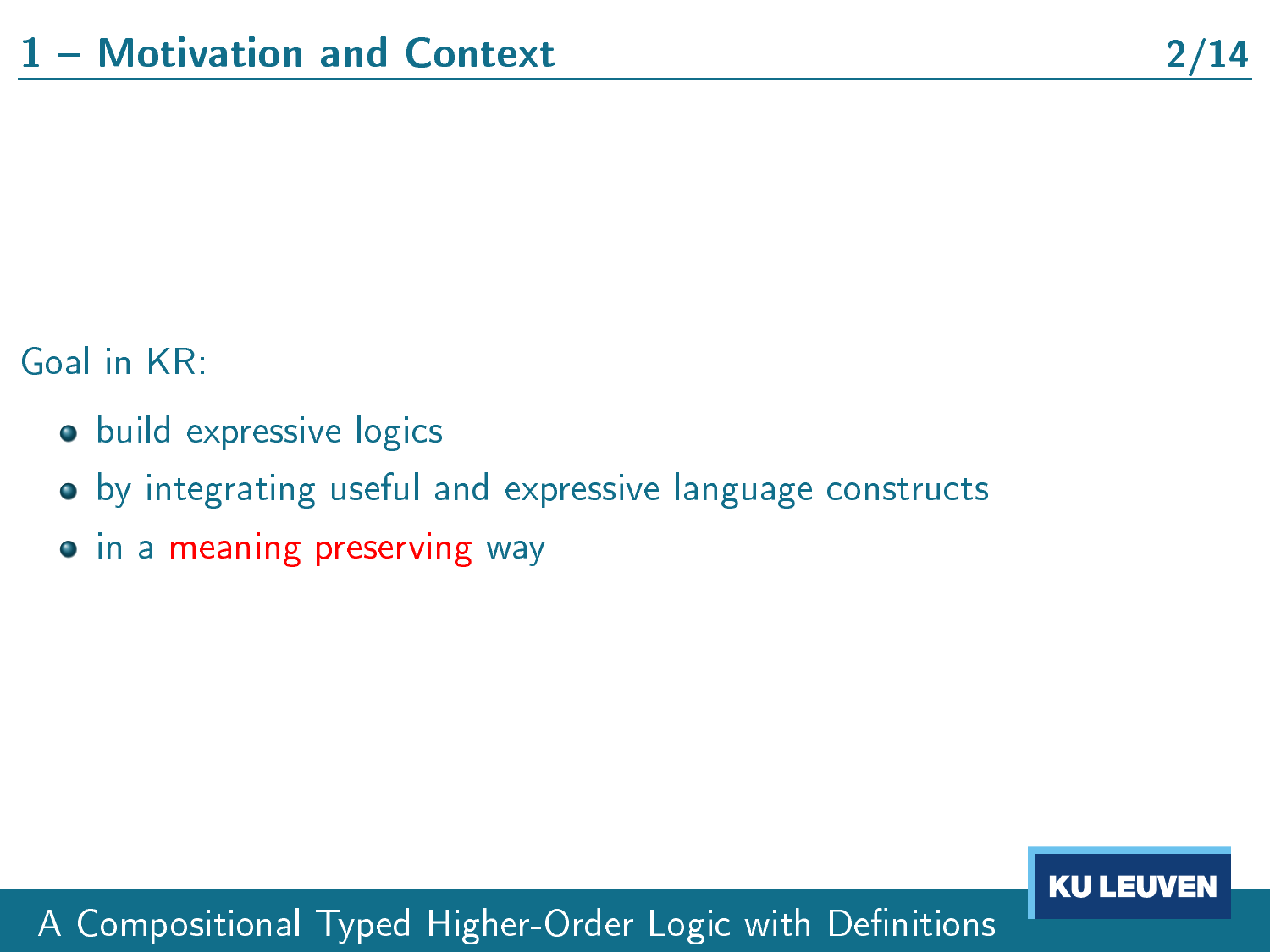To add aggregate expressions to logic programming and ASP: many effort years, several PhD's and many papers.

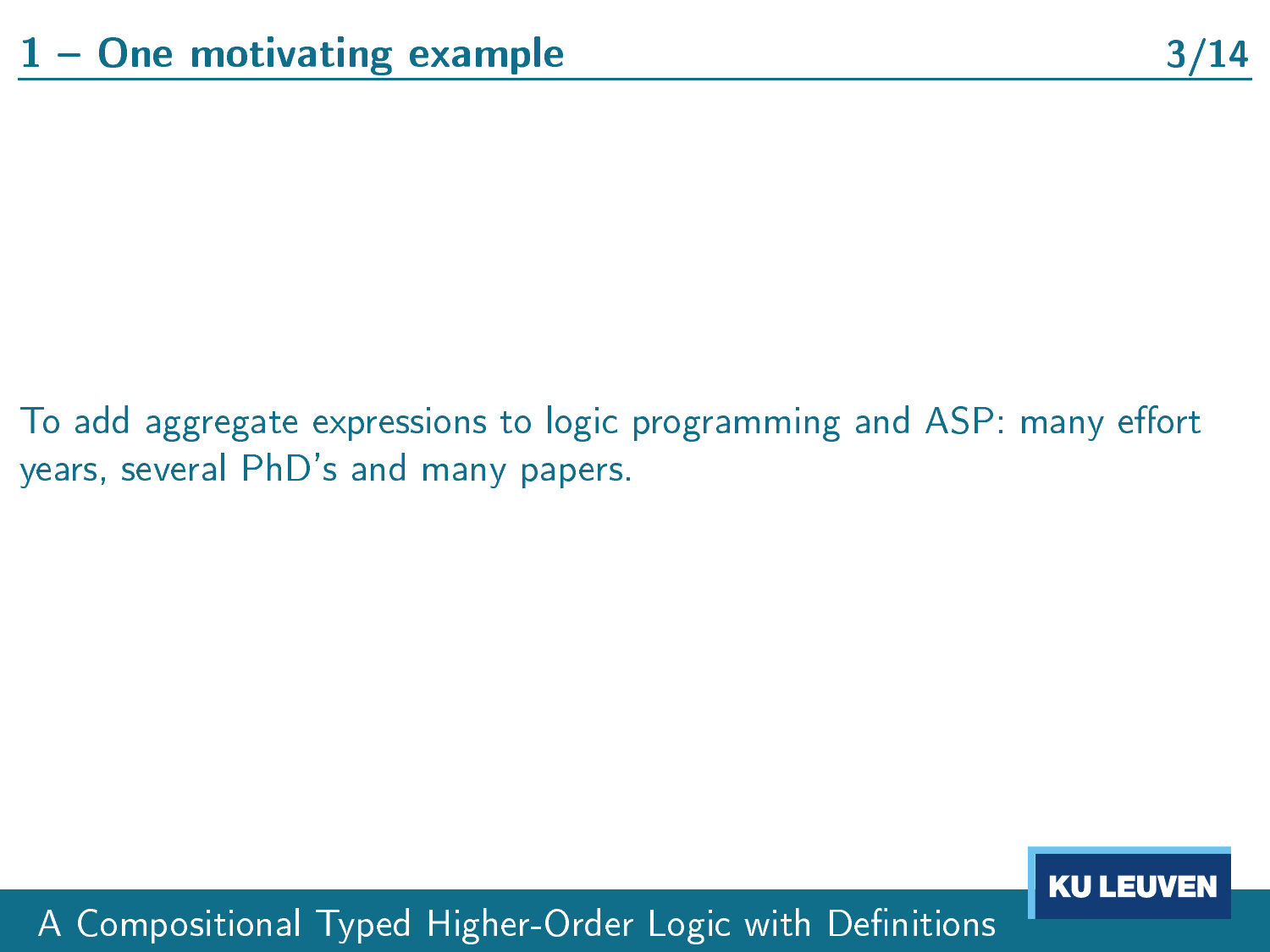**KU LEUVEI** 

To add a nested cardinality aggregate *Card* to classical logic:

- $\bullet$  New syntactical rule in definition of term:
	- $Card({x: \varphi})$  is a term if  $\varphi$  is a formula
- New semantical rule in definition of term evaluation:
	- $(Card({x : \varphi})^{\mathscr{I}} = \#({d \mid \mathscr{I}[x:d] \models \varphi})$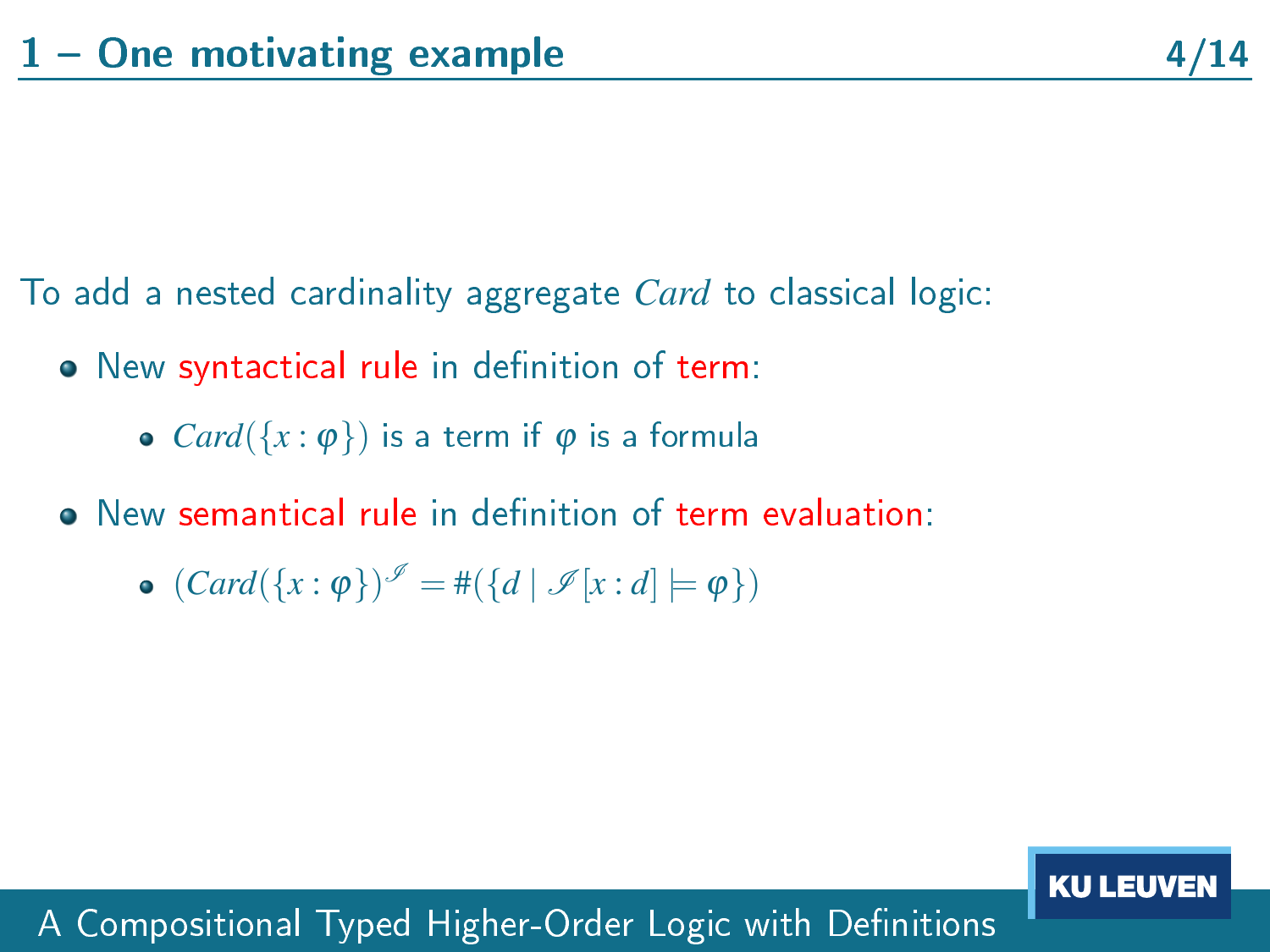**KU LEUVEI** 

To add a nested cardinality aggregate *Card* to classical logic:

- $\bullet$  New syntactical rule in definition of term:
	- $Card({x: \varphi})$  is a term if  $\varphi$  is a formula
- New semantical rule in definition of term evaluation:
	- $(Card({x : \varphi})^{\mathscr{I}} = \#({d \mid \mathscr{I}[x:d] \models \varphi})$

We are ready.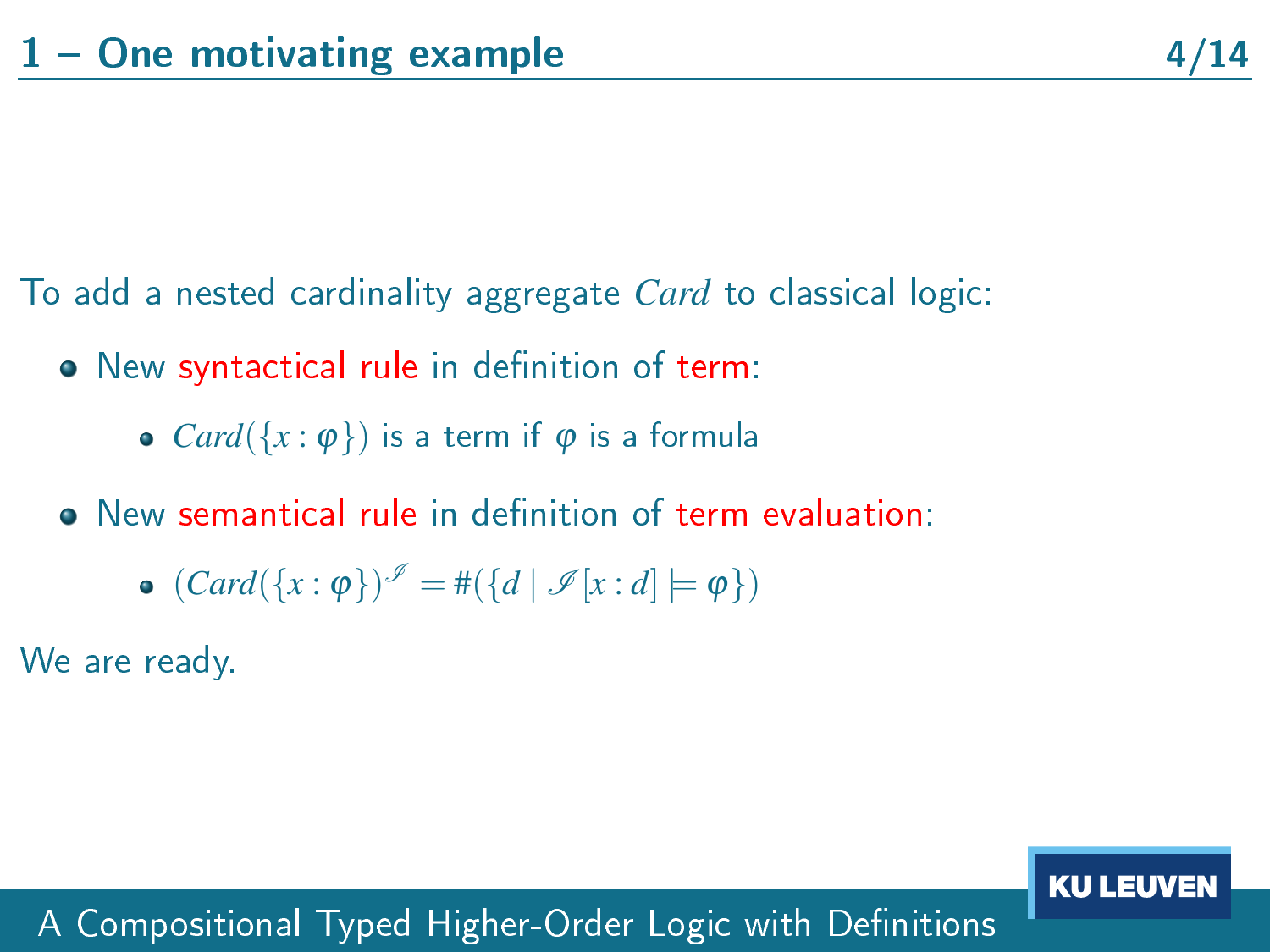Developing a compositional method to extend rule sets under well-founded and stable semantics with new language constructs.

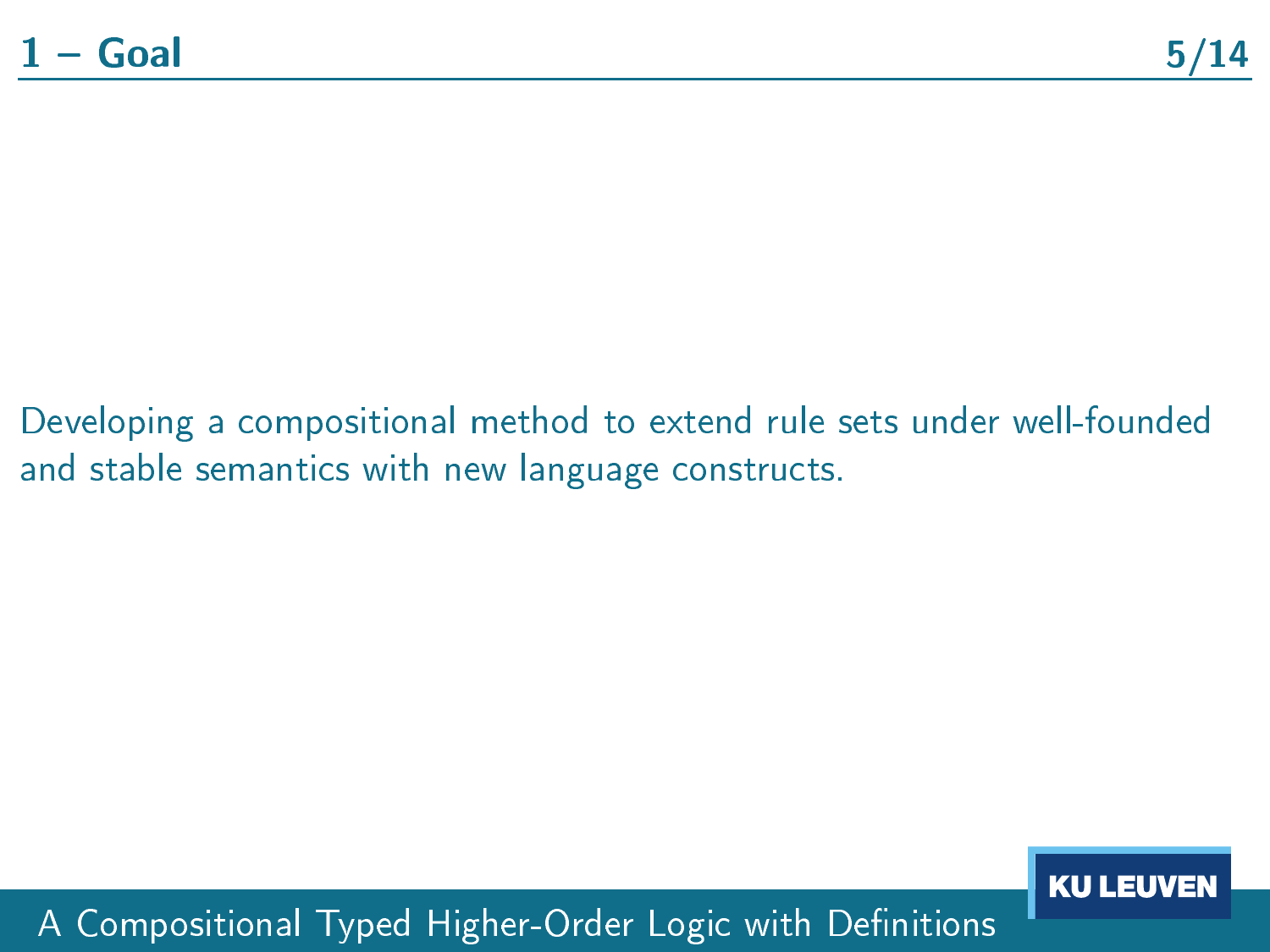# Last Year: Adding templates to KR languages Result: Framework for adding language constructs and building logics **This Year:** Building a general logic including compositionality principles

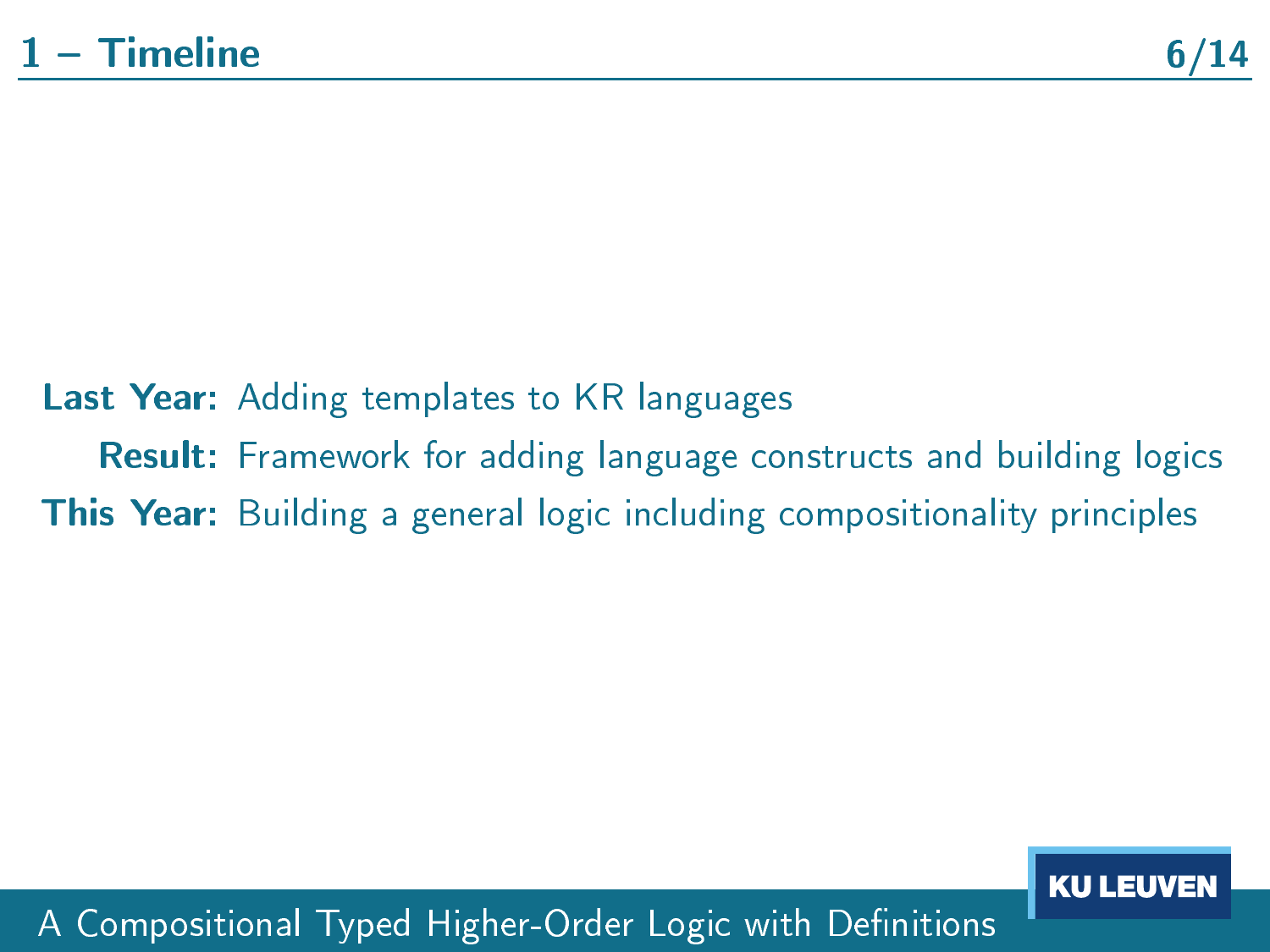# Definition (Compositionality according to Frege)

The meaning of a complex expression is determined by the meanings of its constituent expressions and the rules used to combine them

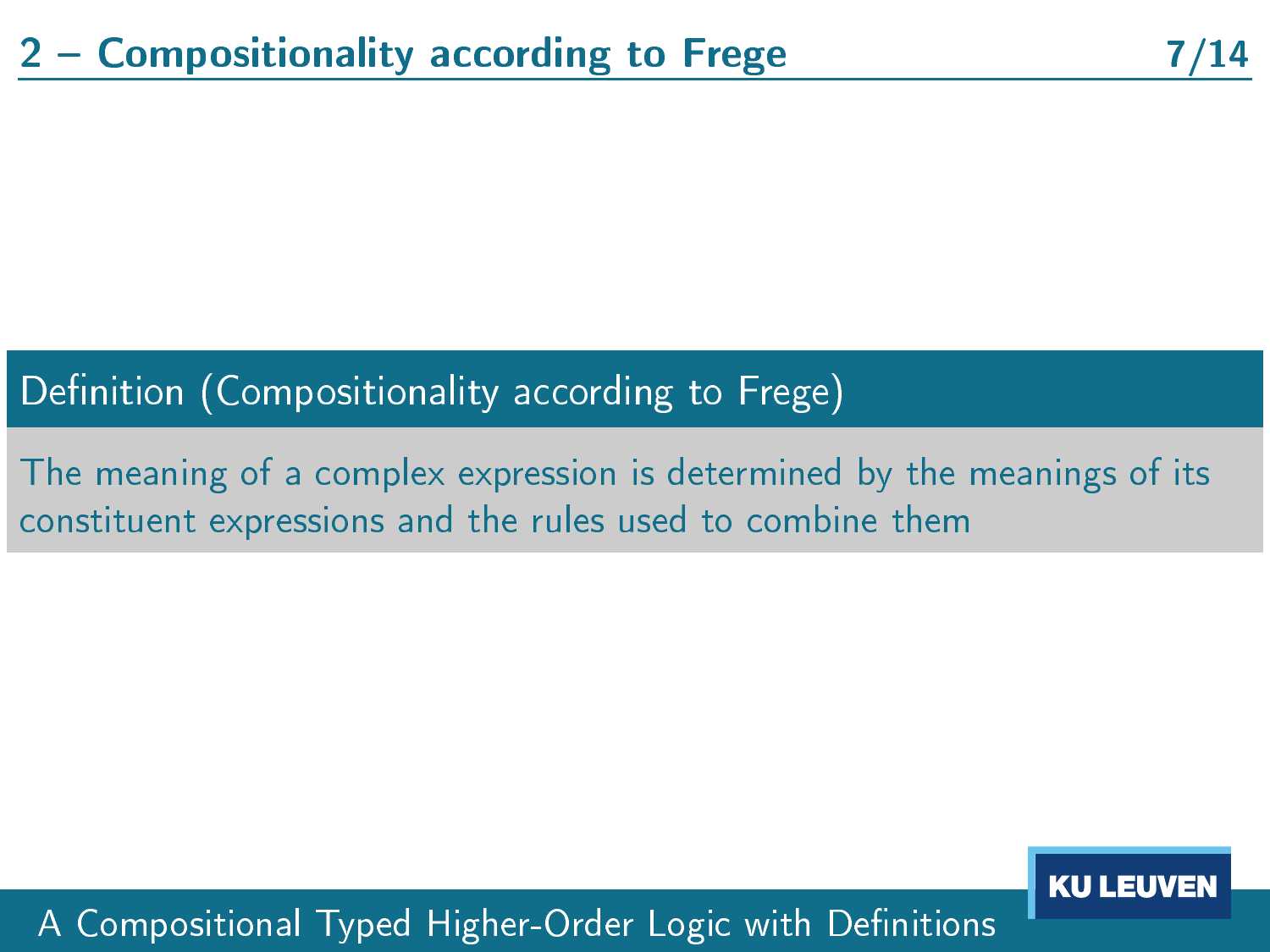#### The semantics for a logic L and a language constructs C must satisfy:

 $Sem<sub>L</sub>(C(e<sub>1</sub>,...,e<sub>n</sub>)) = Sem<sub>C</sub>(Sem<sub>L</sub>(e<sub>1</sub>),...,Sem<sub>L</sub>(e<sub>n</sub>))$ 

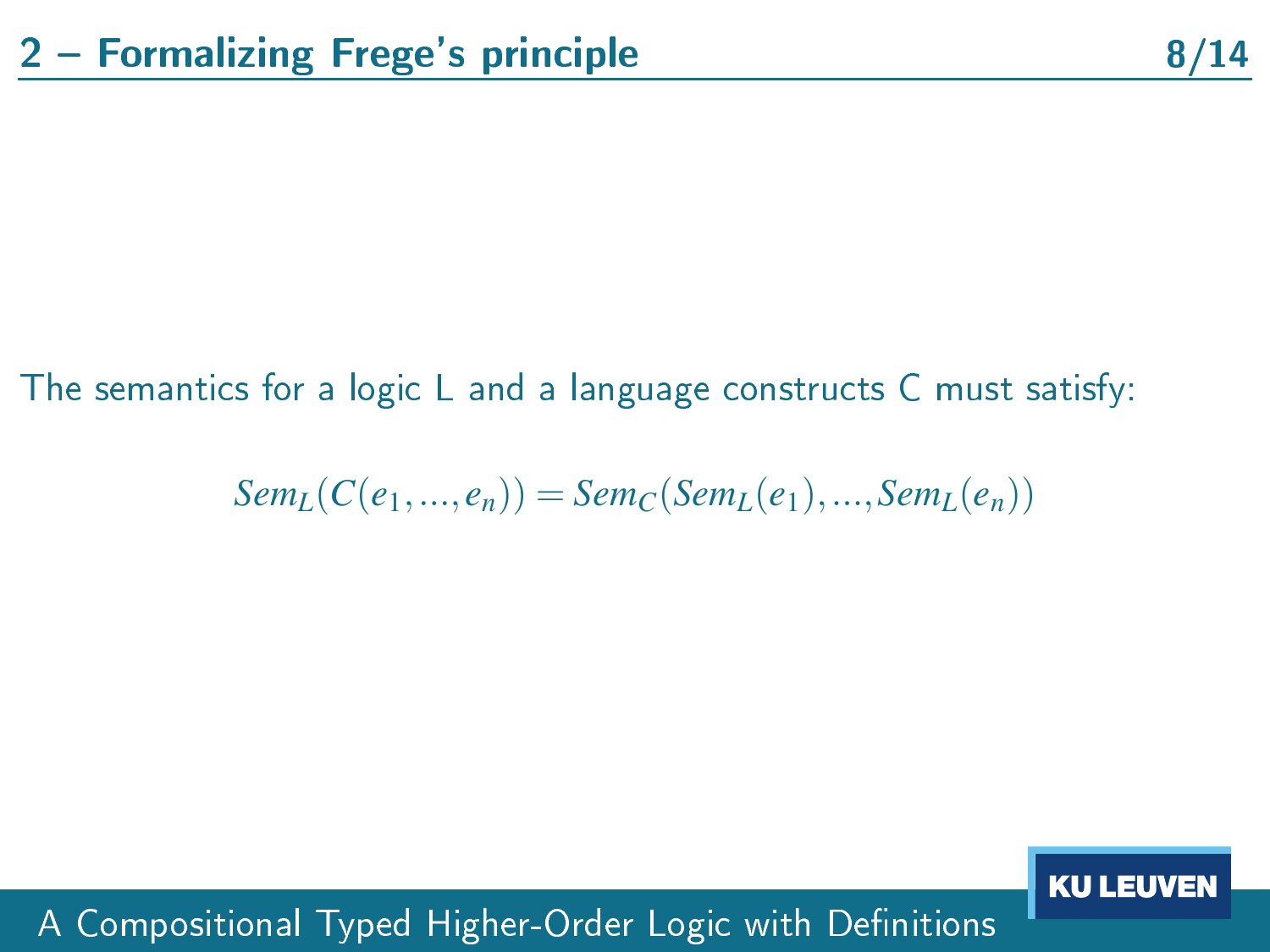What is  $Sem<sub>L</sub>(C(e<sub>1</sub>,...,e<sub>n</sub>))$  mathematically?

- Logic expressions express "information"
- **•** Infon: mathematical semantical object to express information
	- **Function from structures to values**
	- $\bullet$  = A quantum of information
	- Confer intensional objects (e.g., Montague)

#### **KU LEUVE**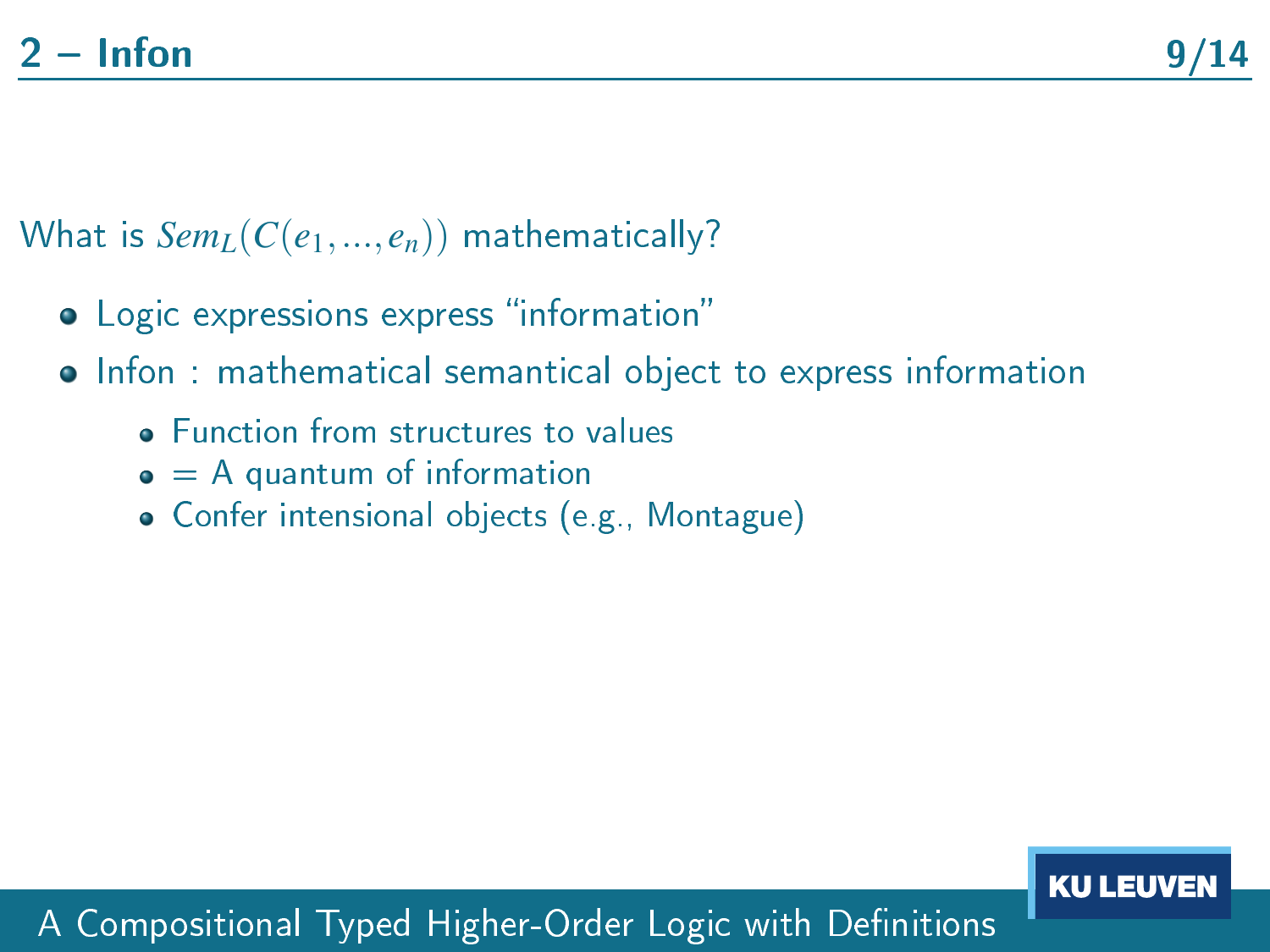**KU LEUV** 

What is  $Sem<sub>L</sub>(C(e<sub>1</sub>,...,e<sub>n</sub>))$  mathematically?

- Logic expressions express "information"
- **•** Infon: mathematical semantical object to express information
	- **Function from structures to values**
	- $\bullet$  = A quantum of information
	- Confer intensional objects (e.g., Montague)

Infon of *p*∨*q* Maps {*p*} to *True* Maps {} to *False*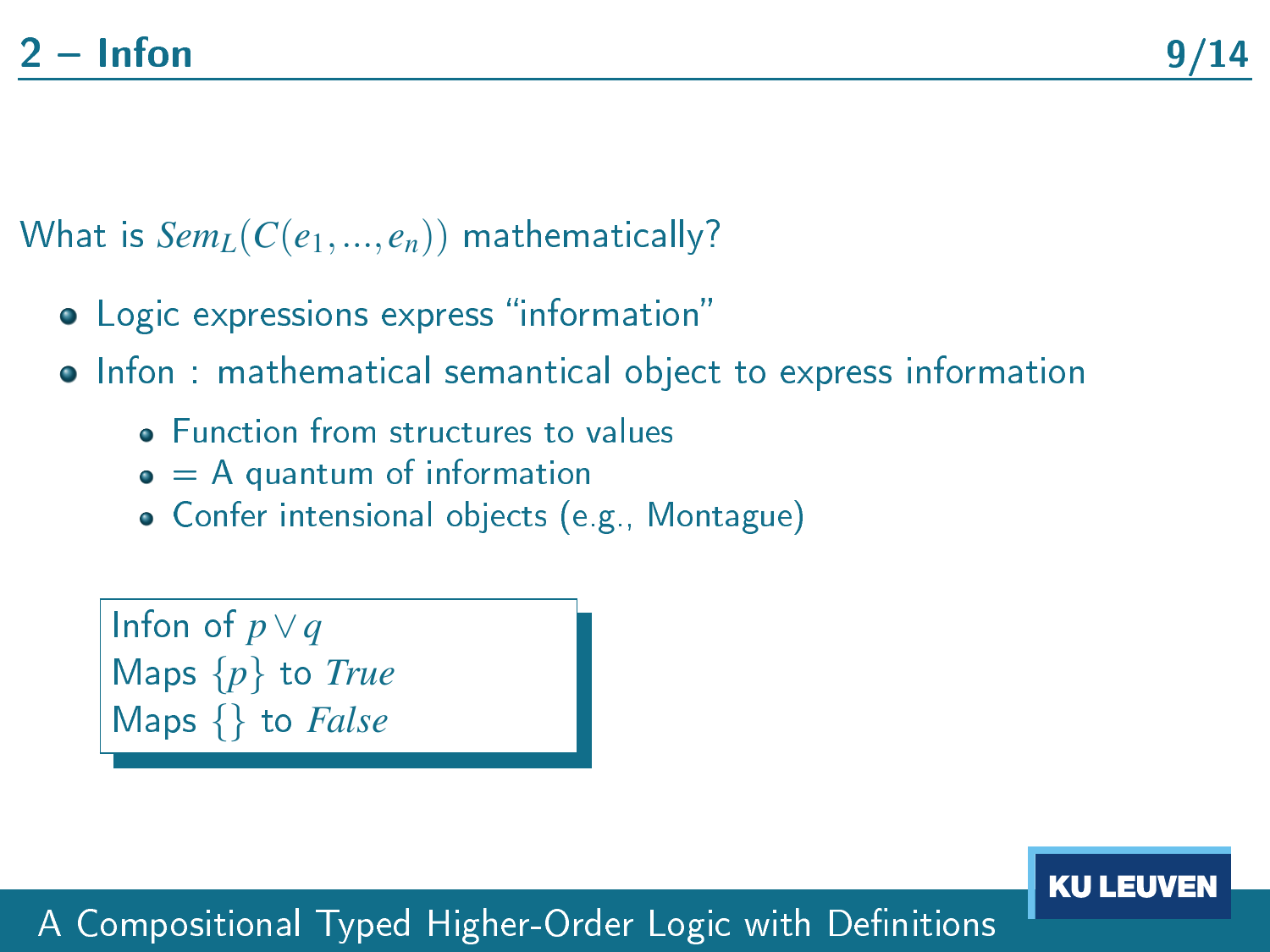What is  $Sem<sub>L</sub>(C(e<sub>1</sub>,...,e<sub>n</sub>))$  mathematically?

- Logic expressions express "information"
- **•** Infon: mathematical semantical object to express information
	- **E**unction from structures to values
	- $\bullet$  = A quantum of information
	- Confer intensional objects (e.g., Montague)

Infon of *p*∨*q* Maps {*p*} to *True* Maps {} to *False*

Infon of  $c+3$ Maps  $\{c = 5\}$  to 8

**KU LEUY**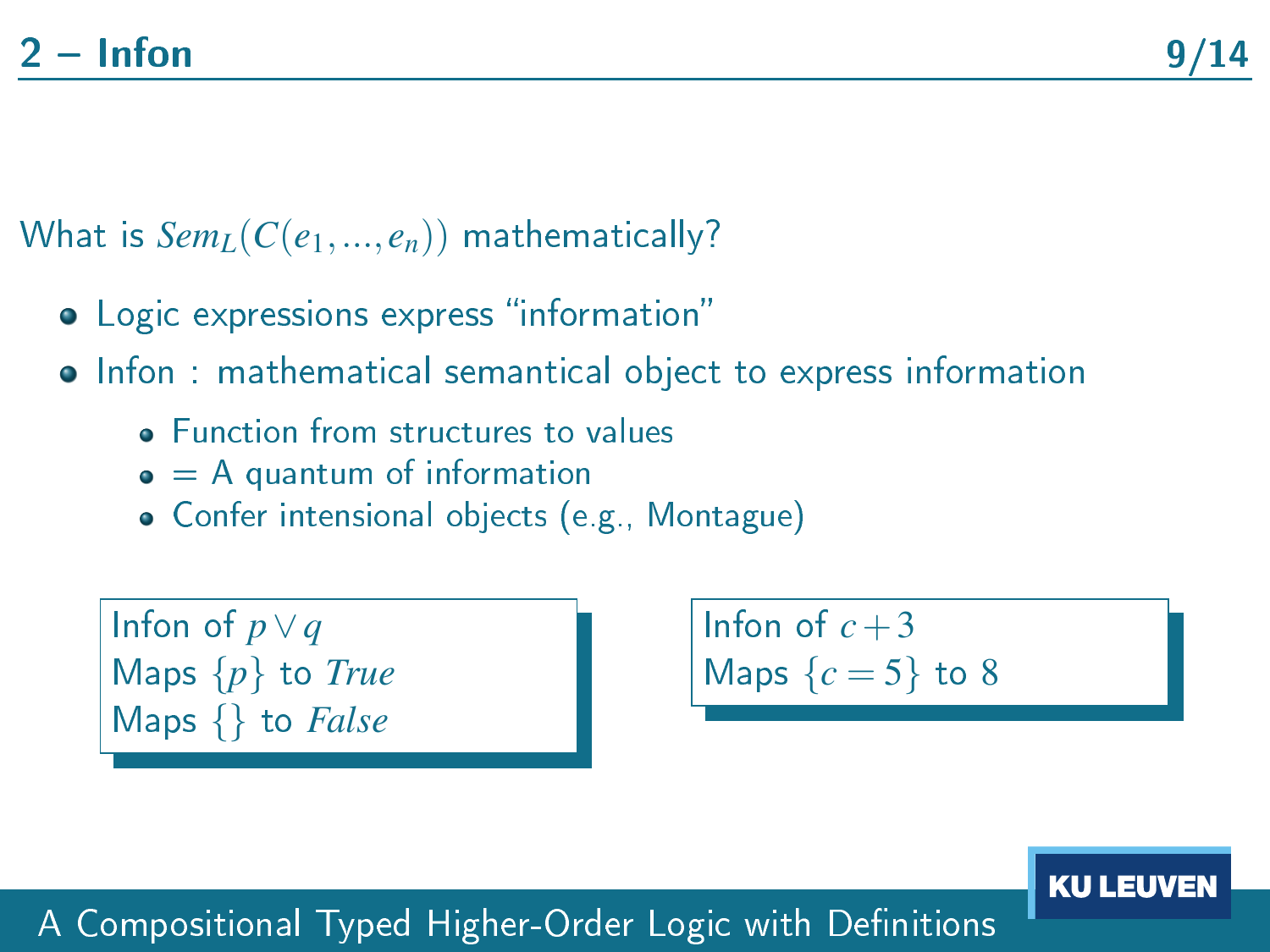#### Syntax: Extend the set of valid expressions

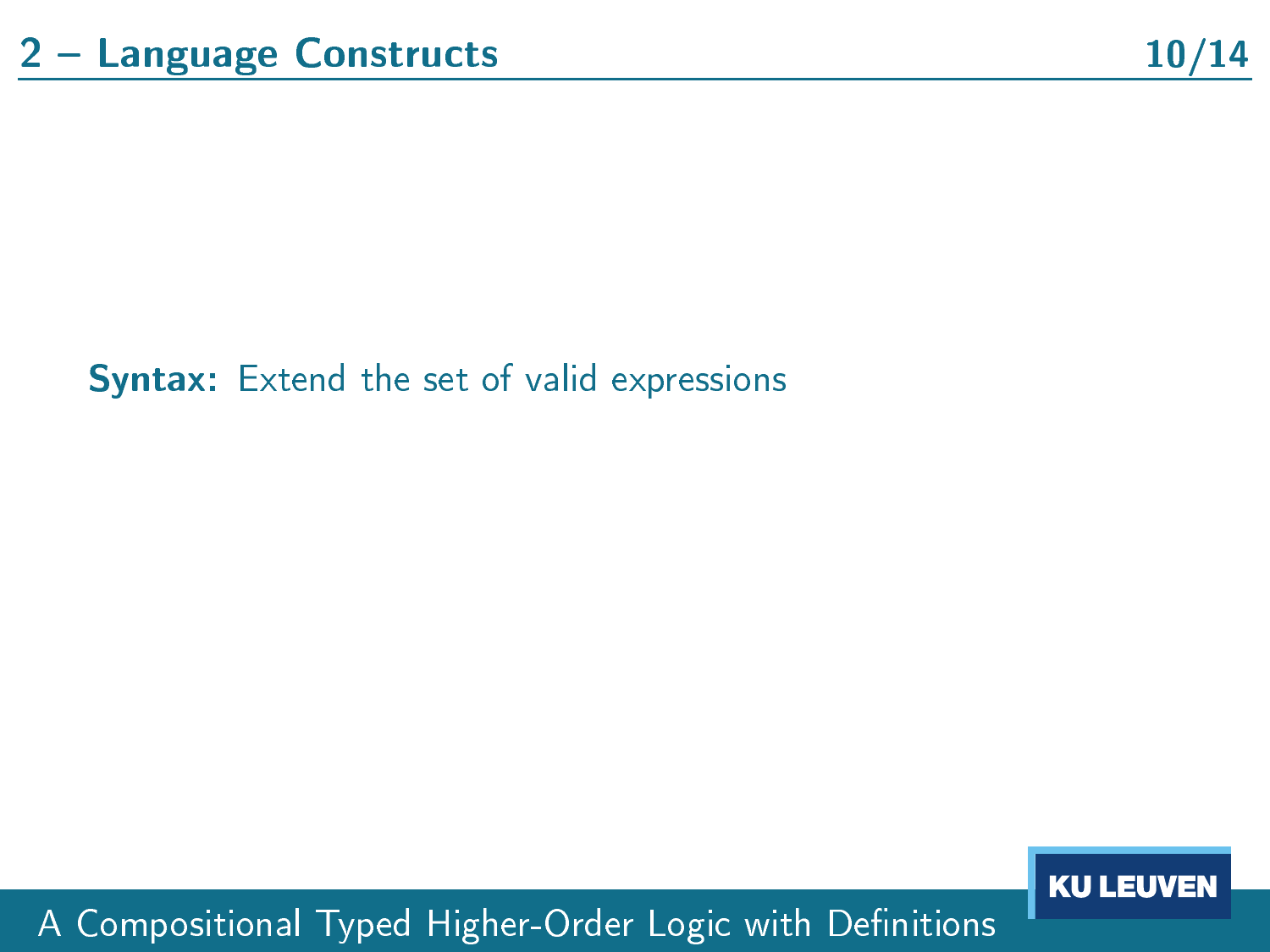# Syntax: Extend the set of valid expressions Typing: Not all expressions within the grammar are sensible  $(e.g. 1+$ "hello")

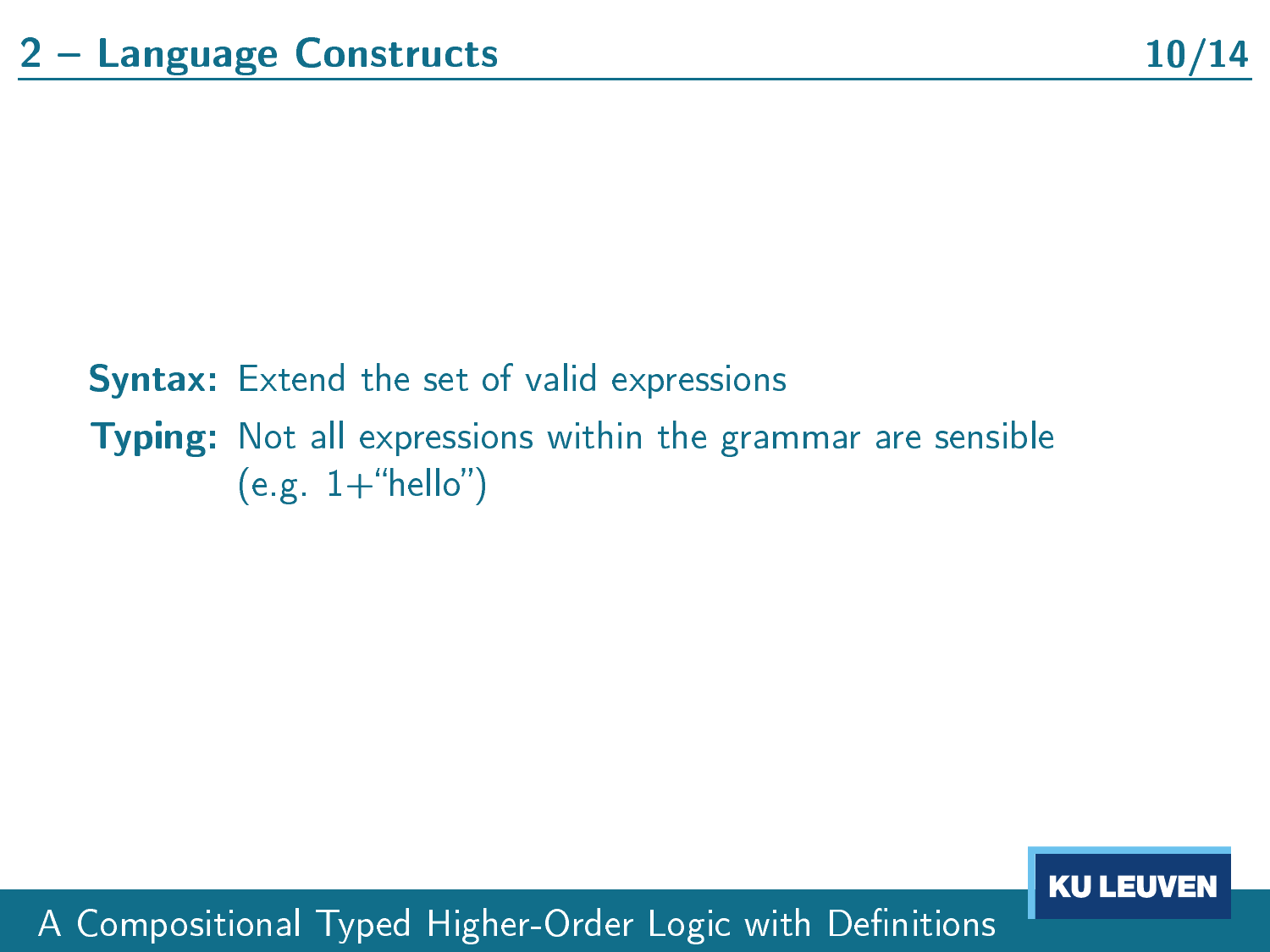# **Syntax:** Extend the set of valid expressions Typing: Not all expressions within the grammar are sensible  $(e.g. 1+$ "hello")

Semantics: What infon corresponds to the expression?

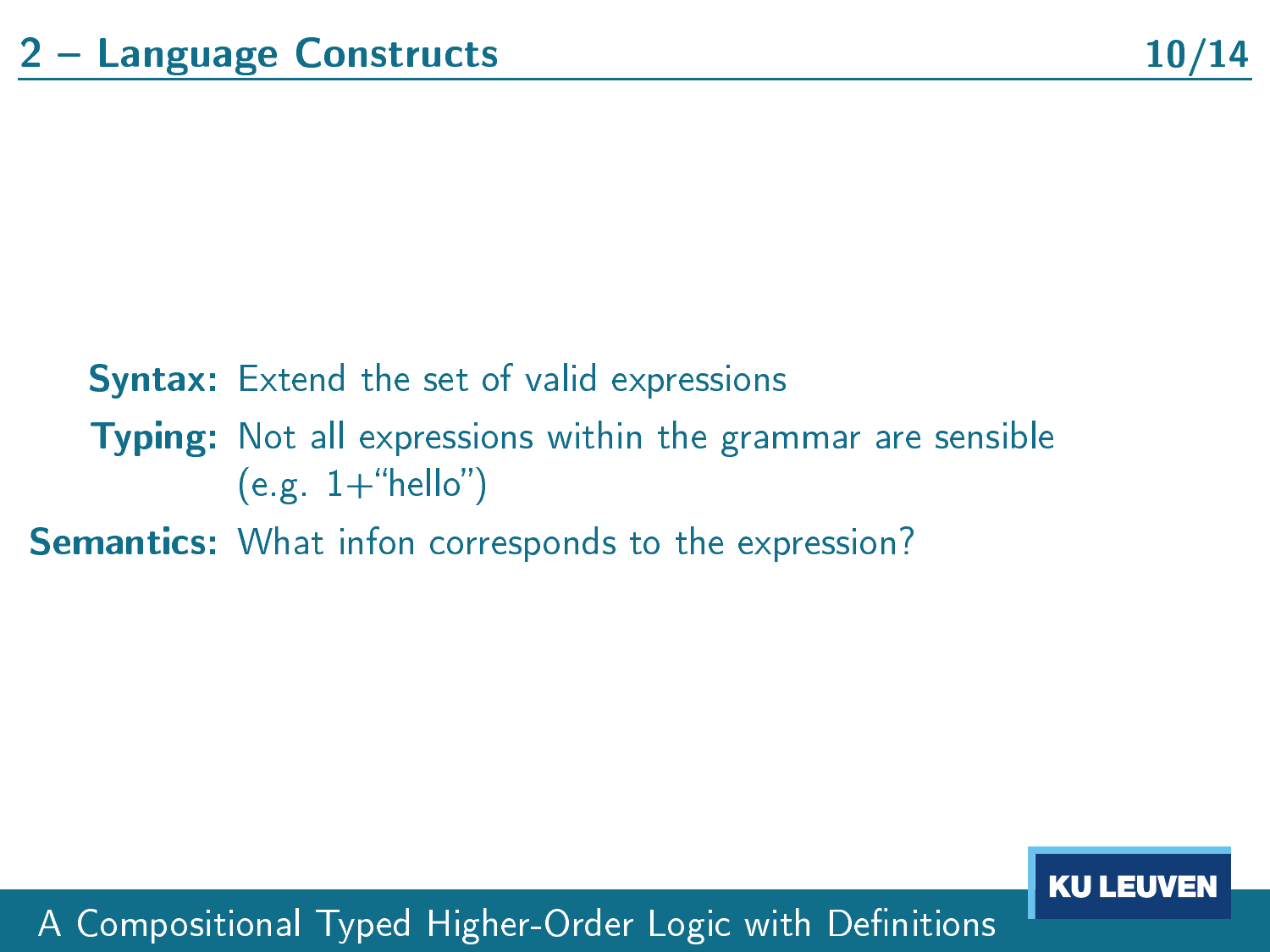- A language expression C is:
	- $\bullet$  Abstract syntax  $C(e_1,...,e_n)$

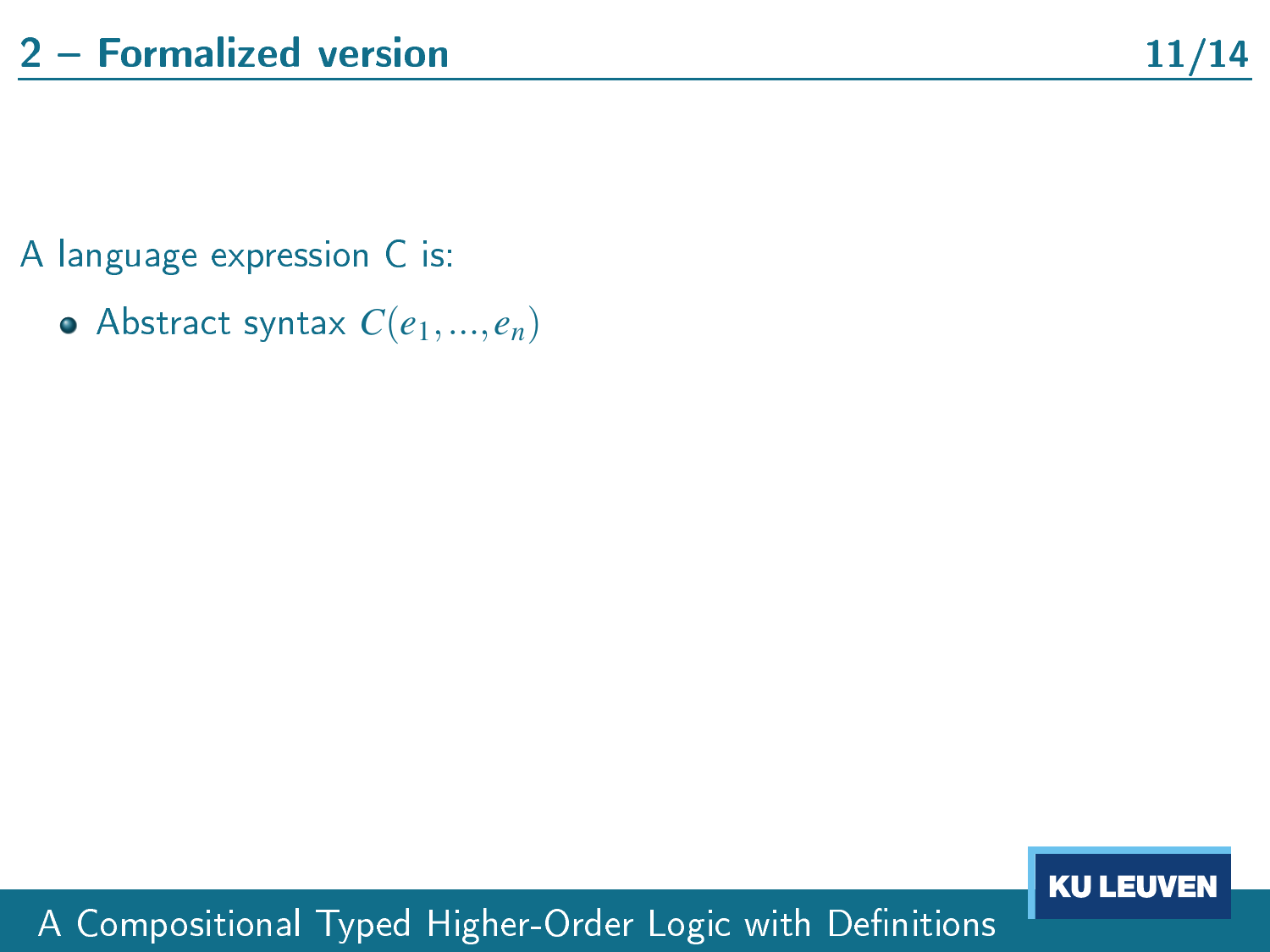## A language expression C is:

- $\bullet$  Abstract syntax  $C(e_1,...,e_n)$
- Typing function on types: *TypC*(*type*1,...,*typen*) such that

 $Typ<sub>L</sub>(C(e_1,...,e_n)) = Typ<sub>C</sub>(Typ<sub>L</sub>(e_1),...,Typ<sub>L</sub>(e_n))$ 

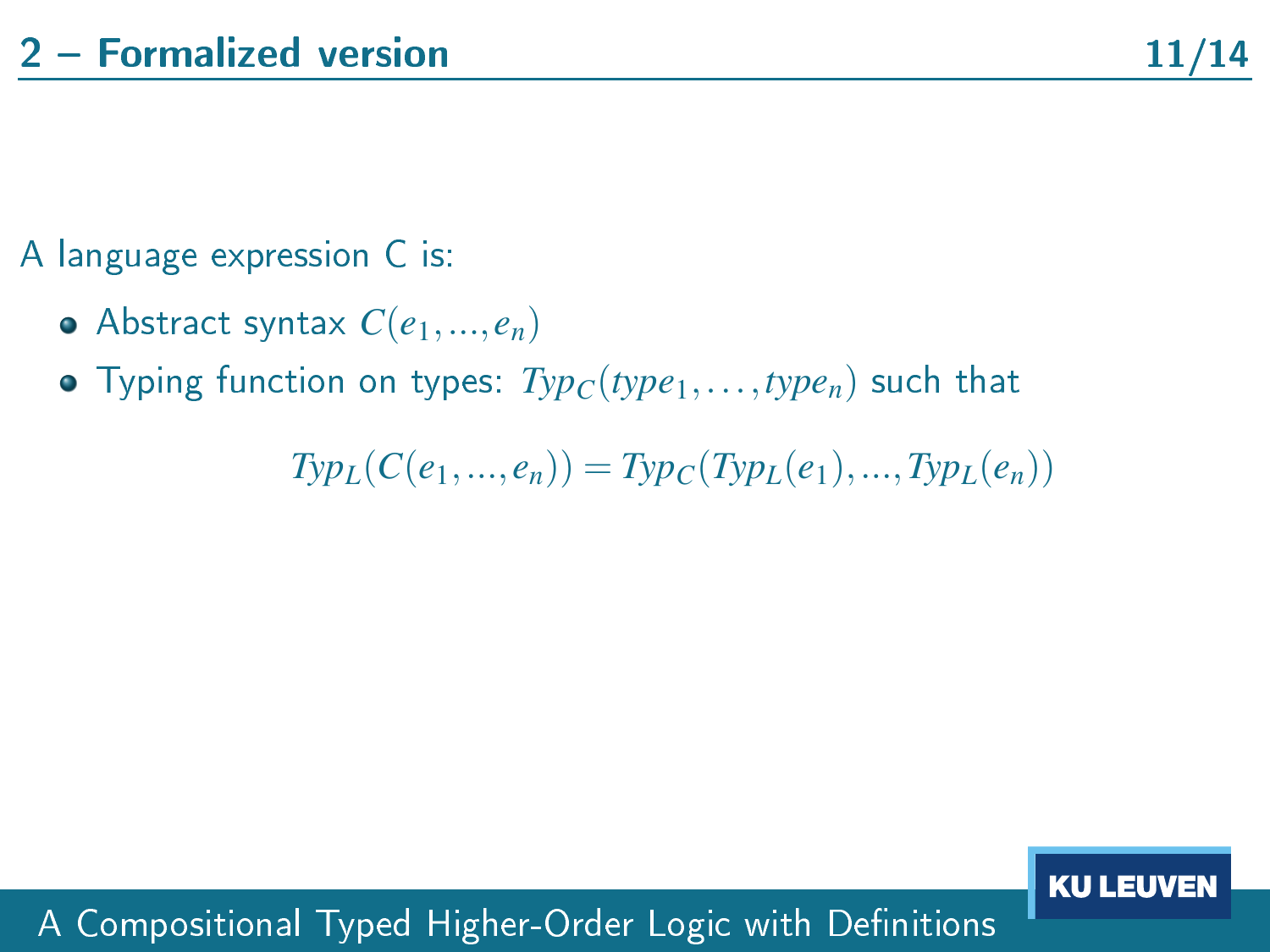### A language expression C is:

- Abstract syntax  $C(e_1, ..., e_n)$
- Typing function on types: *TypC*(*type*1,...,*typen*) such that

 $Typ_l(C(e_1,...,e_n)) = Typ_l(Typ_l(e_1),...,Typ_l(e_n))$ 

• Semantic function on infons:  $Sem_C(Infon_1, \ldots, Infon_n)$  such that

 $Sem<sub>L</sub>(C(e_1,...,e_n)) = Sem<sub>C</sub>(Sem<sub>L</sub>(e_1), ..., Sem<sub>L</sub>(e_n))$ 

A Compositional Typed Higher-Order Logic with Definitions

**KU LEUVE**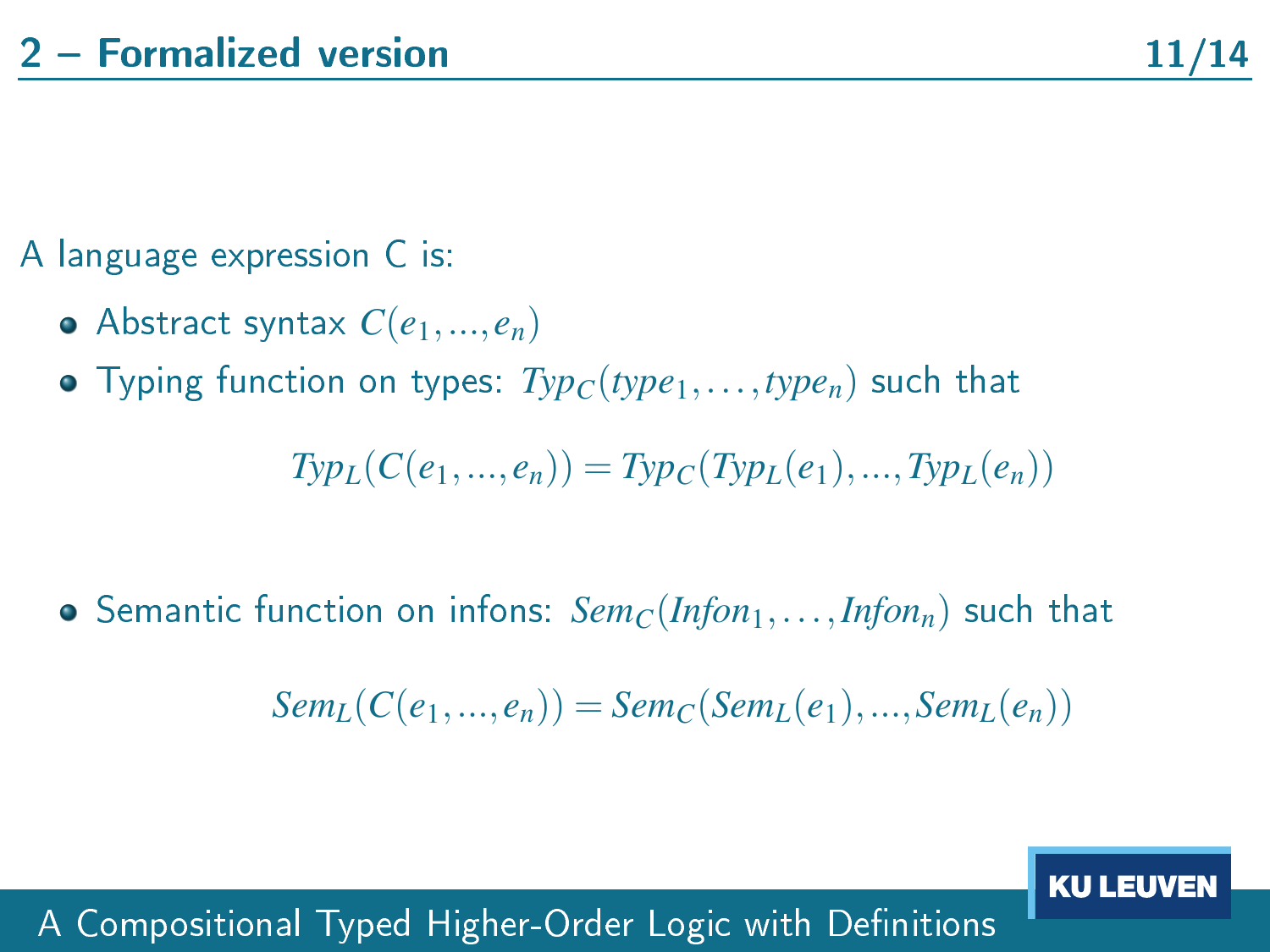### Simply typed lambda calculus

- Higher order types
- **o** Lambda Abstractions
- Definitions
	- **•** Higher order Rules
	- Well-founded/stable semantics, lifted

#### **KU LEUVEN**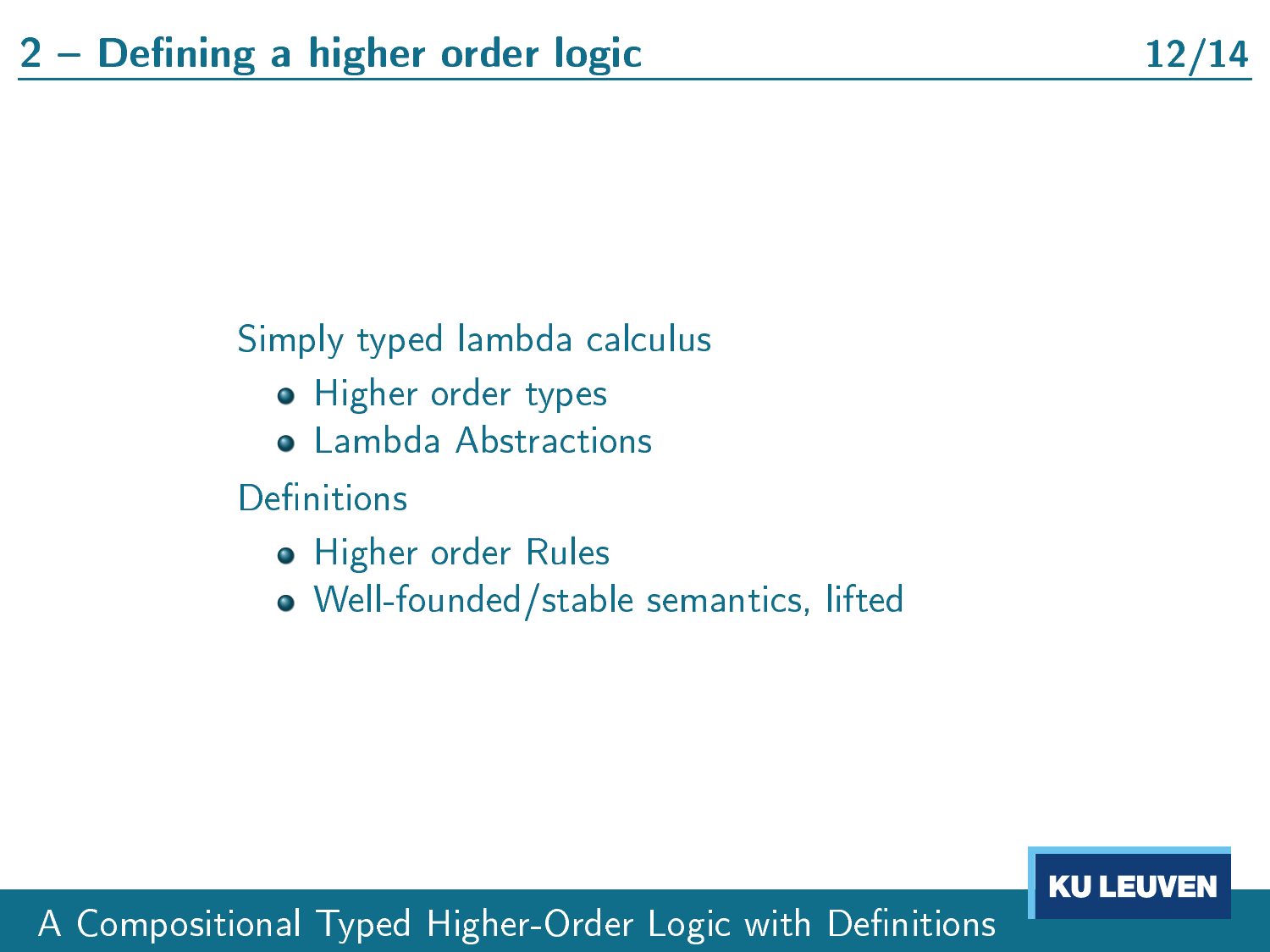**KU LEUVEI** 

#### Higher Order Definitions

```
{
∀c u r ∀Move ∀ IsWon :
win ( cur , Move, IsWon ) \leftarrow IsWon ( cur ) ∨
     \exists nxt : Move(cur, nxt) \land lose(nxt, Move, IsWon).
∀c u r ∀Move ∀IsWon :
\log ( cur , Move, IsWon ) ← ¬IsWon ( cur ) ∧
      \forall nxt : Move(cur, nxt) \Rightarrow win(nxt, Move, IsWon).
}
```